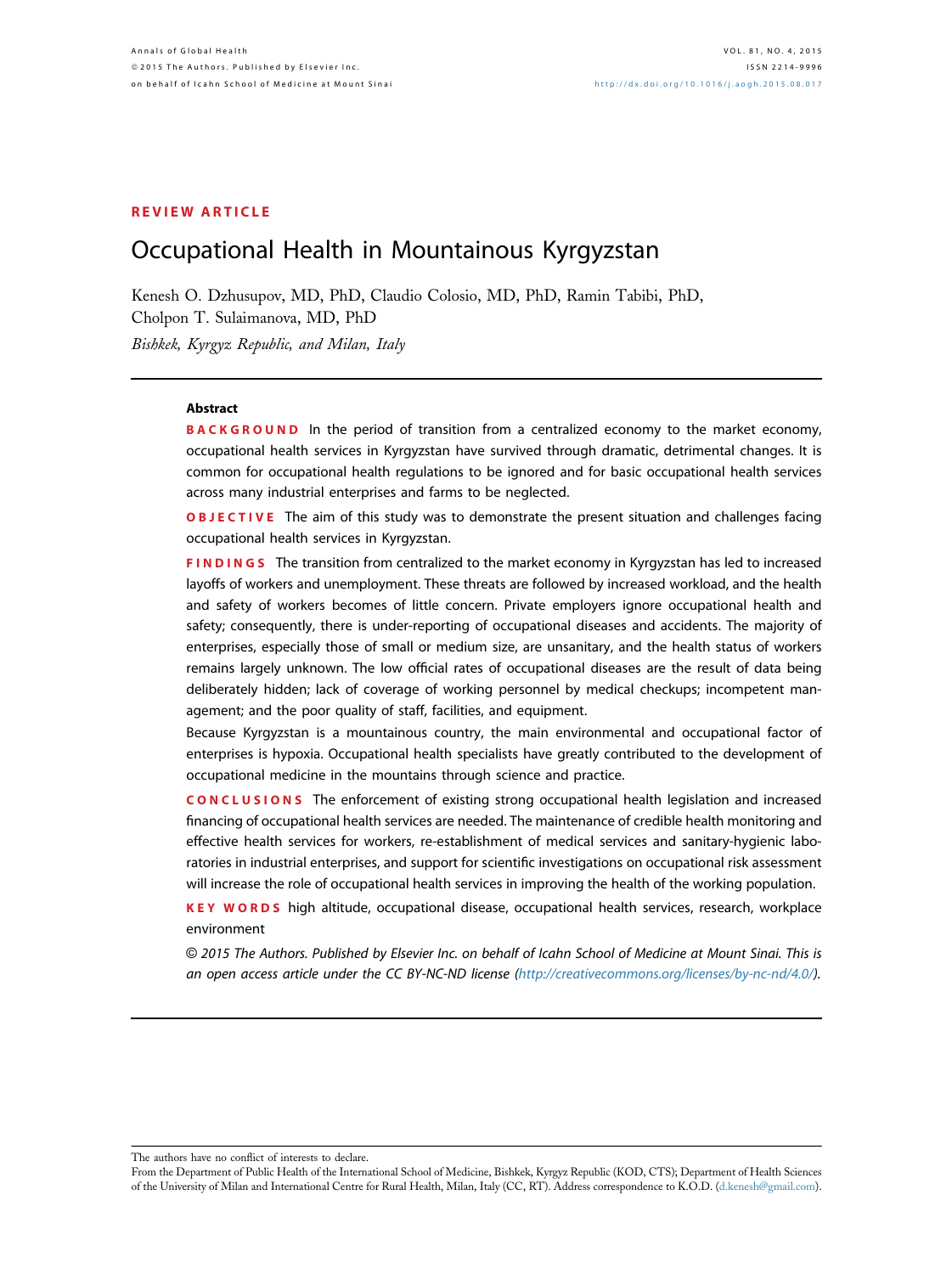#### INTRODUCTION

General Country Information. Kyrgyzstan is a landlocked mountainous country, and is one of the post-Soviet republics. The country population is estimated to be about 5.758 million, with a life expectancy at birth of 69 years (73 years for women and 66 for men) and an infant mortality rate of 21.6 per 1000 live births as of  $2013$ .<sup>1</sup> The challenges facing Kyrgyz society include the migration of qualified specialist workforce to Russia, Kazakhstan, and other countries; and decreasing coverage of workers by occupational health services.<sup>[2-4](#page-6-0)</sup> The World Health Organization estimated expenditure on health was 6.7% of the country's gross domestic products, with 221 international dollars (PPP\$) per capita as of 20[1](#page-6-0)3.<sup>1</sup>

The labor market. The economically active population of the country is 2.49 million people and 2.278 million people are employed, including 881,600 women.<sup>[1](#page-6-0)</sup> In 2013, the labor market of the Kyrgyz Republic consisted of 572,400 operating business entities.<sup>1</sup> Of these business entities,  $65\%$  carry out their activities in agriculture and trade and provide a variety of services; 5.6% are in transport and communication (Table 1). Most of the large- and medium-sized businesses are concentrated in the cities of Bishkek and Osh.

About 98% of all active business entities have private ownership (560,000), 1.1% are state-owned enterprises (6500), and 0.9% are municipal (5800). Small businesses make up 19,400, medium-sized enterprises 3700, and large companies account for 1700 of active businesses. There are 279,800 agricultural farms and 261,300 individual entrepreneurs.

| Table 1. Employed Population Distribution by Sector"                                               |                  |                                     |
|----------------------------------------------------------------------------------------------------|------------------|-------------------------------------|
| Economic sector                                                                                    | N<br>(thousands) | Total<br>Number of<br>Employees (%) |
| Homemaking                                                                                         | 8.7              | 0.4                                 |
| <b>Financial activities</b>                                                                        | 23.1             | 1                                   |
| <b>Energetics</b>                                                                                  | 34.3             | 1.5                                 |
| <b>Utilities</b>                                                                                   | 37.6             | 1.6                                 |
| Rent and service                                                                                   | 43.8             | 1.9                                 |
| Hotels and restaurants                                                                             | 84.3             | 3.4                                 |
| Health                                                                                             | 84.1             | 3.7                                 |
| Public administration                                                                              | 109.3            | 4.8                                 |
| Transport and communications                                                                       | 164.5            | 7.2                                 |
| Education                                                                                          | 180.4            | 7.9                                 |
| Industry                                                                                           | 186.6            | 8.2                                 |
| Construction                                                                                       | 259.0            | 11.3                                |
| Trade                                                                                              | 346.3            | 15.1                                |
| Agriculture                                                                                        | 688.0            | 30.1                                |
| * Includes foreign markets.<br>Adapted from National Statistical Committee of the Kyrgyz Republic. |                  |                                     |

According to the Integrated Labor Force Survey, a relatively high level of economic activity characterized the labor market over the past 10 years. Almost 65% of the population aged 15 years and older is economically active (2496.8 thousand people), of which the urban population is 34.2% and the rural population is 65.8%. The labor market comprises 58.6% men and 41.4% women.

The level of economic activity among the urban population is 61.6%, including 65.6% of the rural population. It has been demonstrated that men are more economically active than women in the community (77.3% vs 51.8%, respectively).

# REGULATIONS ON OCCUPATIONAL HEALTH

In Kyrgyzstan, all legislative acts were inherited from the Soviet period. The present acting regulations include laws designed to protect the health of the people (2005), labor protection (2003), Labor Code of the Kyrgyz Republic (2004), and the sanitary and epidemiological welfare of the population (2001). These laws establish and state the rights of citizens to health and a healthy environment, including healthy workplaces.

To realize these regulations, the government passed a number of resolutions, including the following:

- 1. Approval of rules of compensation for harm caused to workers by injury, occupational disease, or other health impairment related to the performance of their duties ( $\mathcal{N}\cong$ 175, 23.04.1993);
- 2. The list of heavy work and work in hazardous working conditions, in which the employment of women is prohibited ( $\mathcal{N}\scriptstyle{\supseteq}$  158 from 24.03.2000);
- 3. Passport of sanitary state of enterprises (1999), the state program on improvement of safety and working conditions, the protection of life and health of workers for 2002-2005 ( $\mathcal{N}$  807 from 24.12.2001), and orders of the Health Ministry;
- 4. The order of mandatory preliminary and periodic medical examinations of workers ( $\mathcal{N}\scriptstyle{\supseteq}$  70, 20.03.2000);
- 5. The processing of information, investigation, recording, and reporting of occupational diseases  $(N \supseteq 385, 13.09.2002);$
- 6. The appointment and payment of pensions on preferential terms and the amount of compensation under an employment injury to employees ( $\mathcal{N} \subseteq$  827, 28.12.2001).[5](#page-7-0)

All hygienic standards for the working environment are reviewed and brought into accordance with international standards. This work is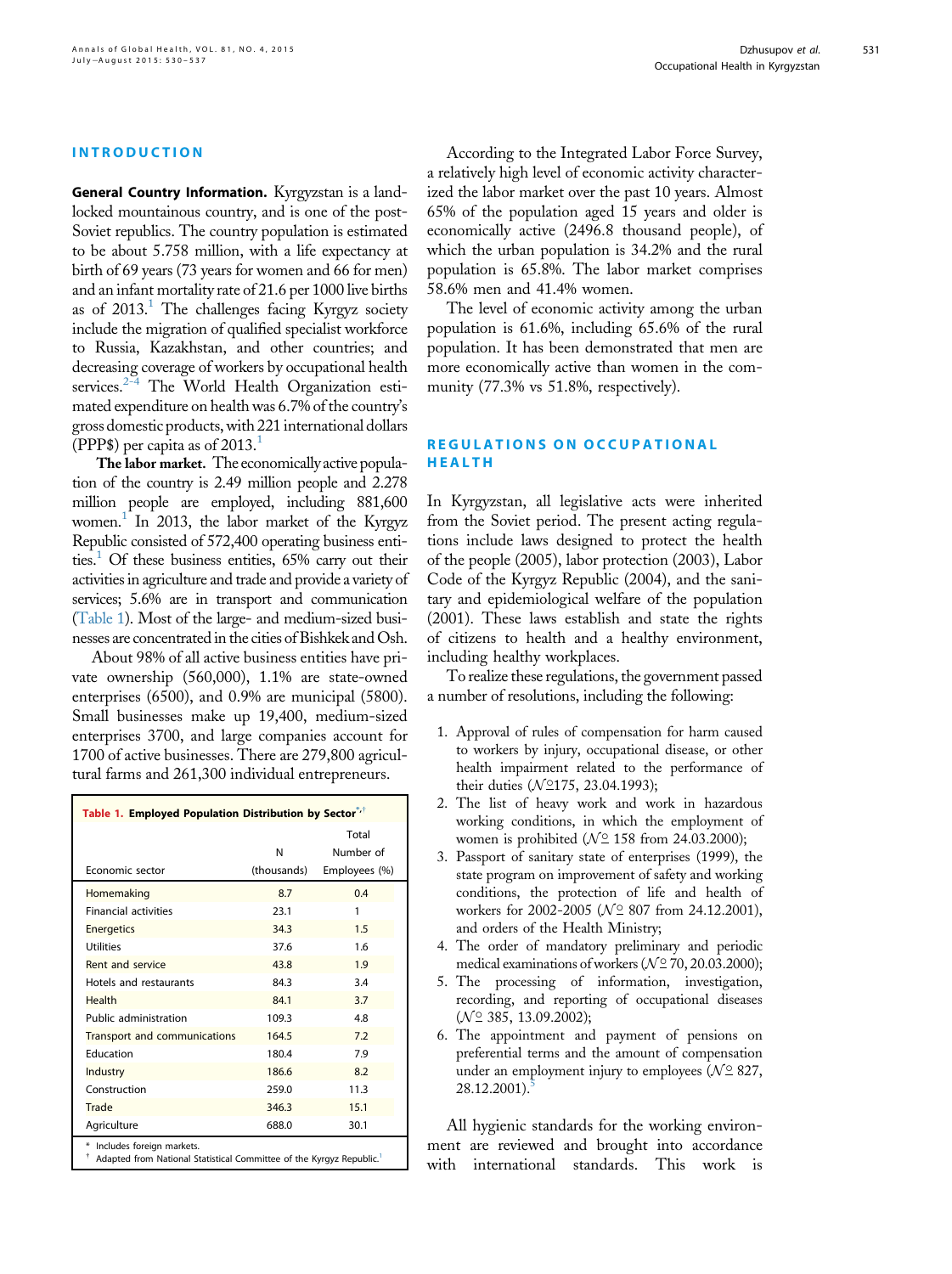continued since, in July 2015, Kyrgyzstan joined to the new Eurasian economic union.

#### OCCUPATIONAL HEALTH IN KYRGYZSTAN: CURRENT SITUATION AND CHALLENGES

The occupational health surveillance system in Kyrgyzstan is mainly based on the extensive system of Sanitary Epidemiological Services (SESs) inherited from the Soviet period.<sup>[3,6](#page-7-0)</sup> SESs are provided by the government to protect the health of the population. The current system of SES consists of the Department for State Sanitary and Epidemiological Surveillance, including regional and 2 city centers for SES. Each center had a Division of Occupational Hygiene with the main goal of preventing general and occupational diseases and industrial trauma and poisoning in workplaces. These divisions also controlled the standards and requirements of industrial hygiene, the content of toxic substances, and the physical parameters of work zones. They also organized preliminary and periodic medical examinations of the workers. In 2010, these divisions were removed and their functions are now handled by the Divisions of Sanitary Inspection.

In 1986, the system of obligatory registration of occupational diseases was introduced in Kyrgyzstan as in all Soviet republics. The SES center collects primary materials for registration of occupational diseases. Workers with an initial diagnosis of an occupational disease are sent to the Department of Pathology of the National Hospital after a periodic medical examination at the enterprise or by family doctor for an in-depth examination, treatment, and further medical checkup. The doctors will inform the SES center about the case of suspected occupational disease. The SES specialist provides a focused examination of the individual's working conditions and fills out the unified sanitaryhygienic characteristic of workplace in case of assumption of occupational disease (poisoning) form, taking into account the preliminary diagnosis of occupational disease, characteristics of all harmful factors of the occupational environment, and labor process and modes of work, that could lead to occupational disease (poisoning). This is the main document for confirming or denying the occupational character of disease. On the basis of this document and on medical examination, the occupational health physician registers the final clinical diagnosis.

Judging by health statistics, it appears that during the Soviet period, SES services ran efficiently: Occupational morbidity, accidents, and mortality were continuously decreasing. However, since the breakup of the Soviet Union, these services have been stopped having a positive effect, and health outcomes have worsened drastically.<sup>[2,6](#page-6-0)</sup>

The breakup of the Soviet Union brought many changes: The majority of industries shut down; a large number of small and medium-sized enterprises specializing in production, transportation of goods, and auto-repair were established; big enterprises closed their medical and industrial hygiene facilities; big collective farms (kolkhoz and sovkhoz) were replaced by many individual and family farms.

Managers of recently opened small- and medium-sized enterprises, private businesses, and agricultural farms ignored the laws on occupational safety, sanitation, and the epidemiologic well-being of the population of the Kyrgyz Republic. Recruiting for work was done without preliminary health examinations. Medical examination of workers engaged in hazardous industries was not performed in a timely manner, leading to the deterioration of employee health monitoring at such enterprises.

With the introduction of the 2000 Presidential Decree on measures for reduction of a number of unreasonable inspections of entrepreneurial undertakings, the relations between the SES and private companies significantly changed. Whereas the SES used to control all nonregulated business corporations, the number of visits has recently decreased considerably (more than 5 times). Smalland medium-sized business regulation should give more flexibility to SES for control.

In agriculture, farmers use children to work with sick animals in the lambing time. Serious violations of the law are taking place when children, pregnant women, and nursing mothers are involved in cultivating and harvesting tobacco. According to the Department of Sanitary Inspection, in 2013, more than 30% of workers (120,000), including 37% of women, worked in unfavorable hygienic conditions ([Fig. 1](#page-3-0)).

The causes of deterioration of the working environment include a break in the system of state control over enterprises; a lack of legal and economic mechanisms to encourage employers to take effective measures to ensure healthy and safe working conditions; and low financing for public health services, including SES. In 2010, the average per-capita spending on public health services was KS 13.41  $(US$0.28)$  per year. $'$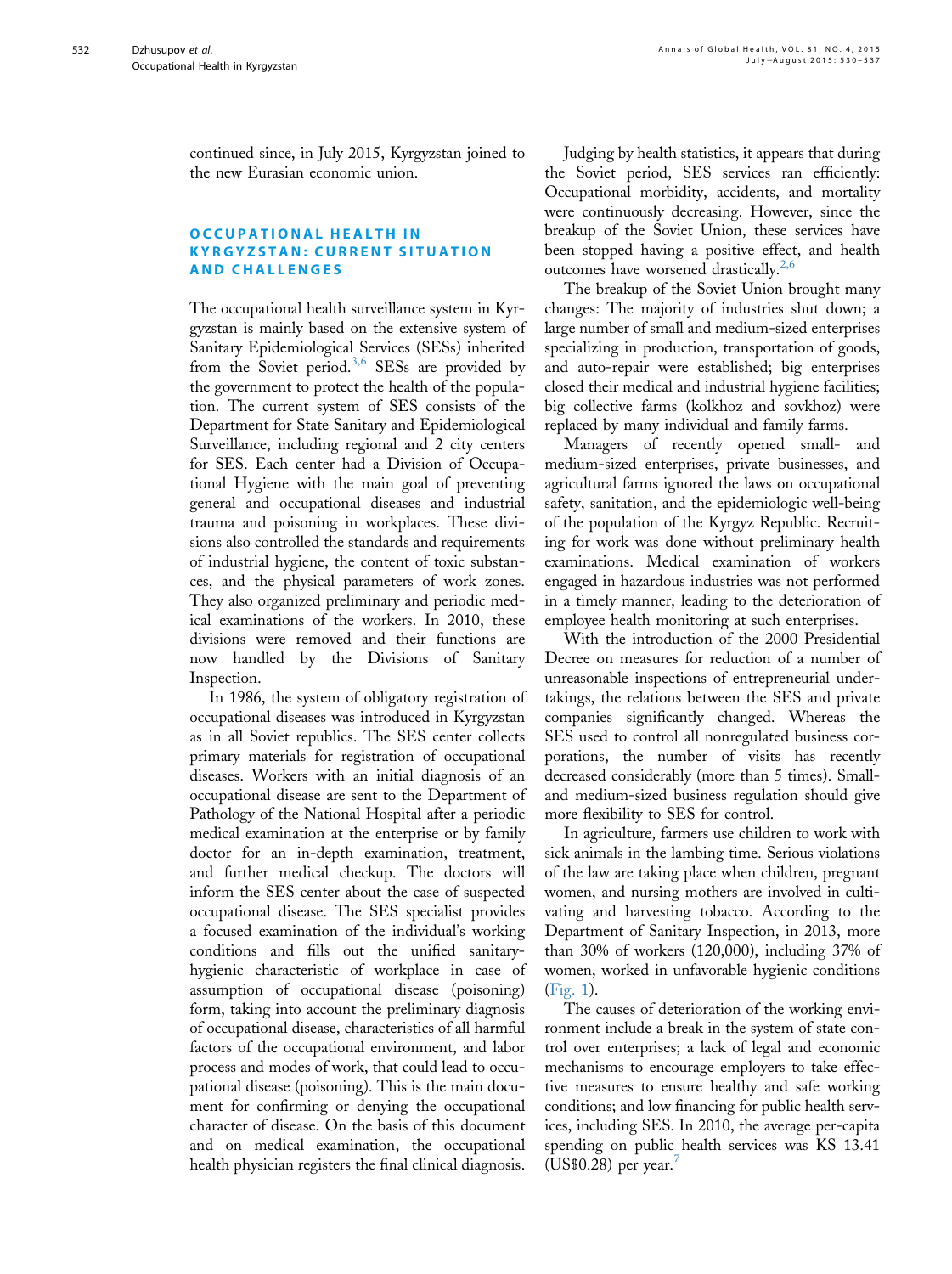<span id="page-3-0"></span>Under these conditions, there has been a trend of reduced rates of occupational diseases in the enterprises in the country: The number of newly registered occupational diseases dropped from 35 in 1998 to 11 per 100,000 workers in 2013 [\(Fig. 2\)](#page-4-0). However, this reduction was not due to improved working conditions and health promotion, but to an under-reporting of occupational diseases, the inability to control medical examination of employees in private enterprises, and the absence of motivation on the part of employers to provide favorable working conditions for employees.

As many workplaces opened in small- and medium-sized enterprises in the service and sale sectors of the economy, which are not under SES control, the National Department of State Sanitary Surveillance conducted a survey of work-ers of different sectors.<sup>[8](#page-7-0)</sup> According to this report, more than 35% of men and 30% of women were working more than 8 hours a day. Among sales workers, 73% of men and 71% of women reported longer working days. Survey results showed that 29% of men and 27% of women had highly insecure jobs [\(Fig. 3\)](#page-4-0). More than 40% of men and 31% of women reported having poor health ([Fig. 4](#page-5-0)).

However, taking into account new challenges and international requirements for the public and the legislature, there is a need to significantly change the perception of occupational health and safety, occupational diseases, and the status of occupational medicine in the following ways: review and change national legislation; revise and bring hygienic standards into accordance with the recommendations of the European Union and Commonwealth countries; implement compulsory social insurance against occupational accidents and diseases; improve the quality of education and training of occupational health doctors and occupational medicine specialists; create a center of and an information network for occupational health and safety in the country.

Along with this, during the economic transition period in the country, the introduction of various forms of ownership in certain industries and enterprises dictates the need to address certain priorities. These priorities include the certification of new workplaces and industries and the development of regulations, sanitary guidelines, and recommendations for various sectors and industries, especially those sectors that may lack guidelines or may be using obsolete documents that are irrelevant to the current situation.



## OCCUPATIONAL HEALTH RESEARCH IN HIGH ALTITUDE

In Kyrgyzstan, there is no specific scientific institution for research in occupational health. Researchers at the Hygiene Department of the Kyrgyz State Medical Academy, in collaboration with the occupational health laboratory of the Scientific Institute for Preventive Medicine and Scientific Institute for Mountain Physiology, are conducting all scientific investigations.

Mountains occupy more than 94% of the country's territory. The life and human activities in the specific climatic conditions of mountains poses specific occupational health issues, such as assessment of the functional status of the body, selection of workers, and ensuring working conditions and health.

Kyrgyz researchers achieved some successes in solving these occupational medical problems: They gave mountain systems a biomedical classification and studied and described the natural and social media components affecting the formation of physiological and sanitary conditions of human life, including labor life, in mountainous areas. $9-12$ Mechanisms of acclimatization and adaptation to bioclimatic characteristics and the extent of climatic contrasts in mountain areas of the country are thus clarified. $13-15$  Methods for forecasting and assessing criteria of workability in the mountains have been developed.<sup>[16-18](#page-7-0)</sup>

The cross-adaptation mechanisms of mountaineers to mountainous climate factors and a number of different industrial labor factors of differing intensity (in particular, the oxygen provision system of a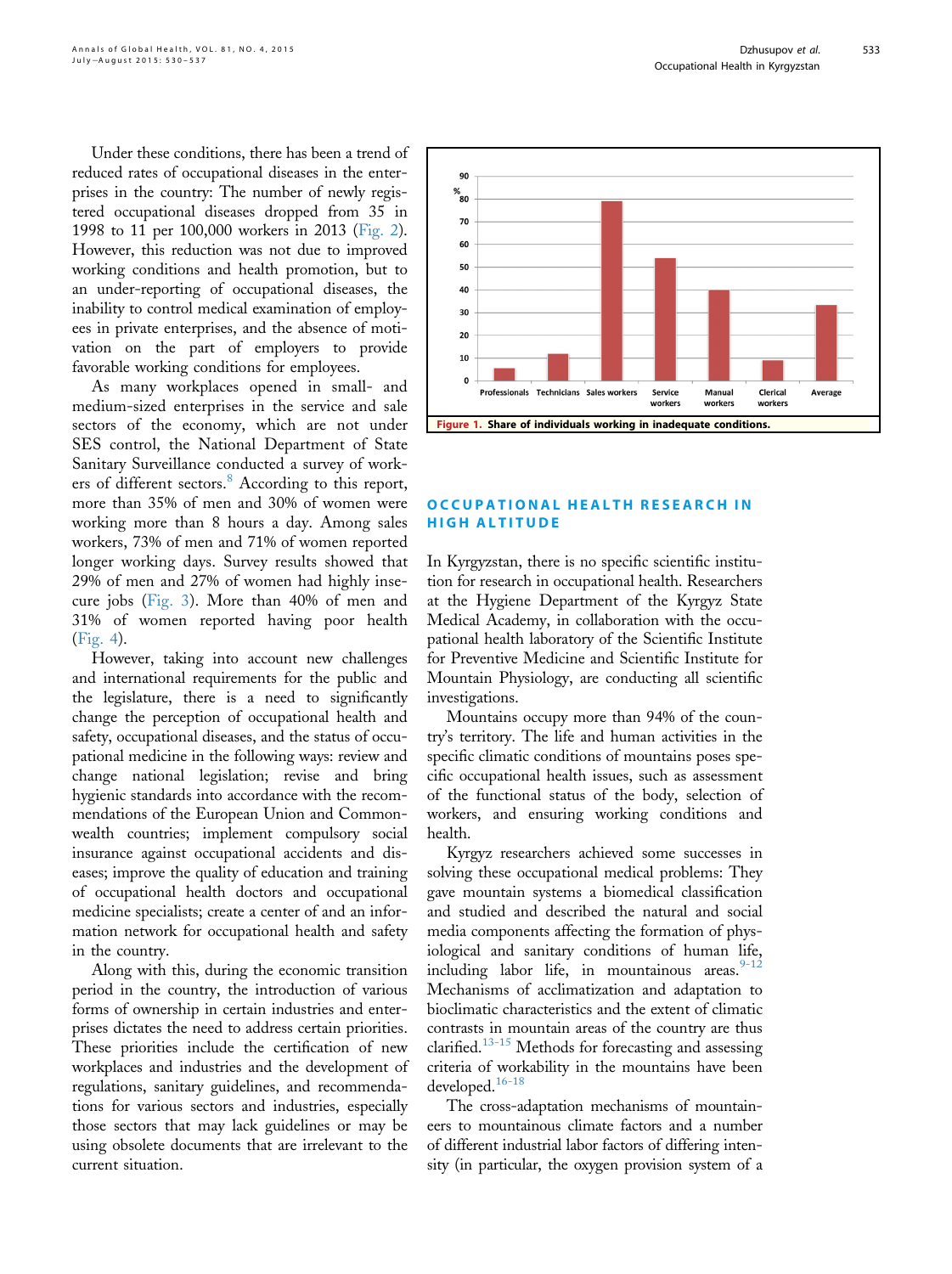<span id="page-4-0"></span>

body during exercise) have been generalized.<sup>19-21</sup> High altitude increases the overall cost of body oxygen provision during labor operations and energy expenditures. Individuals who are not trained for industrial labor spend significantly greater amounts of energy to perform work in high-altitude conditions than those who are adapted to labor of medium or severe intensities.

Studies have found that the physiological cost of labor increases with the altitude of the enterprise; work in the highlands can be seen as significant or



of high severity, whereas identical work in the plains area is considered easy or of moderate severity. $19,20$ The energy intensity of industrial operations of medium or severe physical stress and average energy expenditures increase with altitude, exceeding 250 kcal per hour and falling into category III of severity of labor. The time required for recovery of autonomic functions—breathing and circulation—at altitudes higher than 2500 m is longer than that in lower altitudes.

On the basis of data on the oxygen cost of labor operations, energy expenditures are estimated and patterns of vegetative reactions of workers during the most important manufacturing operations are identified. Recommendations for establishing suitable labor conditions for workers employed in industrial enterprises located in the medium and high mountains have been developed.

Currently, the country is increasingly introducing the shift mode of labor organization in the mountains. Miners practice expeditions of different duration and complexity (from 1 day to 1 year). Despite the presence of physiological substantiation of stay periods at different altitudes, economic interests determine the timing of expeditions for varying altitude.

It has been found that adaptive changes made by miners in a stationary mode of labor organization results in increasing physiological "cost." The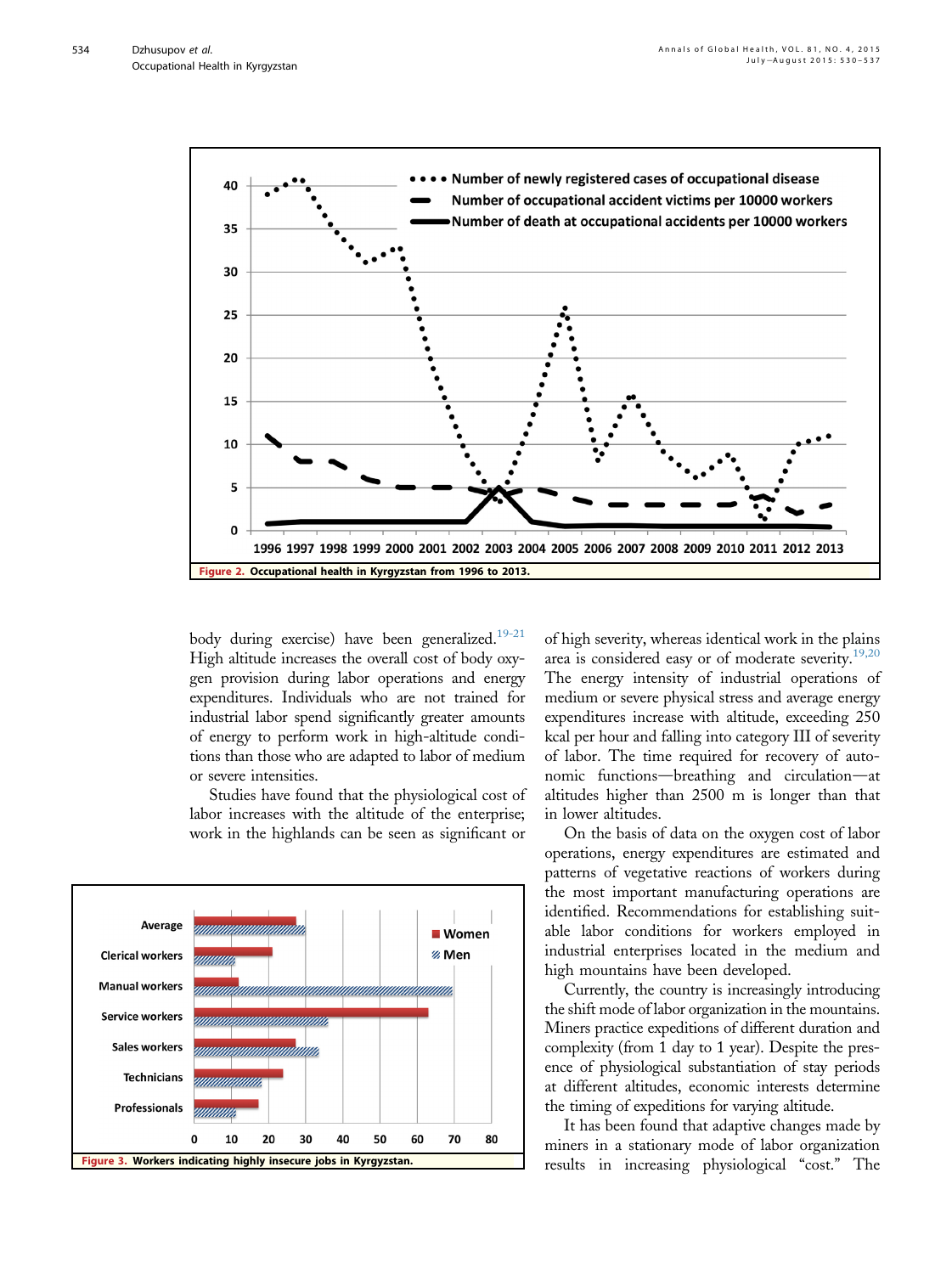<span id="page-5-0"></span>physical reactions of people climbing in alpine shift mode  $15 \times 15$  days is different from that of individuals who gradually adapt only once to the production and climatic conditions of high altitude; the latter individuals have lower blood oxygen capacity, slower reactivity, and have a less efficient gas transmission system.[20,22](#page-7-0)

Studies have showed that the working conditions of shift workers increase energetic "cost" and functional "value" in the coming period of recovery and rest. On high-altitude shifts, even workers with 3 to 6 years of experience do not show stabilization and coordination in reactions of elements in the body gas transportation system.<sup>22</sup> A long period of intermittent shift work in the mountains does not lead to a sustainable, balanced status in the functional systems of the body if workloads are excessive. Shift work in high altitudes changes the body's reactivity, creating a pattern that reduces productivity, impairs performance, enhances response to industrial and environmental stimuli, and has significant effects on the health of workers in these circumstances. Therefore, the incidence of health problems among shift workers in mining is 1.5 to 2 times higher compared with miners of the stationary work. Morbidity depends on the length of workers' alpine working experience. The proportion of days of disability for workers of mining enterprises located more than 3000 m above sea level increases to 54%, which indicates the severity of the disease in the highlands. Occupational factors of the underground environment cause the development of dust-related disease in miners who have worked for 16 to 18.5 years, vibration-related disease in those who have worked 15 to 20 years in mines located at 3000 m above sea level, and both diseases in miners with 10 to 15 years of service at heights of more than 3500 m above sea level.

Thus, the periodic increases in the highlands of the scheme  $15 \times 15$  days $-12 \times 12$  hours are physiologically unfounded and unjustified by sanitary criteria. The physical, functional systems of shift workers—natives of middle alpine topography—are least affected and more quickly acclimated than those of workers from other regions.

The shift method of organization of mining production at high altitudes is a factor that has increased the hazard classification of the occupational environment and the severity and intensity of miners' labor by 1 degree relative to that estab-lished in stationary work.<sup>[23,24](#page-7-0)</sup>

A system of medical selection of workers in enterprises in high altitude has been developed. Researchers identified the optimal age range and



medical and physiological criteria for individuals working high-altitude shifts, thereby creating an integrated method of forecasting possibilities of employment in the mountains. This system organically combines the advantages of many previously tested test techniques and is appropriate for mass selection of people suitable for life in extreme mountain conditions. $23-25$ 

Occupational health specialists developed hygienic classifications of mining sites in Kyrgyzstan based on geological, technical, high-altitude permafrost characteristics and location of ore deposits above sea level. This, to a certain extent, allows for prediction of the working conditions of miners and more precise targeting and development of preventive measures in the organization of production in high altitude environment conditions of mining.<sup>22,26</sup>

Studies of occupational environments in mercury-antimony, tin-tungsten, and gold ore production have allowed the development of scientific and practical methodologies for monitoring ecological and hygienic situations in occupational environments, changing conditions and mitigating their effects on the health of workers and the population.[27-32](#page-7-0) Integrated ecological and hygienic assessments of the effect of chemical factors on staff in mercury-antimony biogeochemical provinces and in other regions at the population, system, organ, tissue, and molecular levels was performed. $31,32$ 

Studies of the hygienic, physiologic, and psychologic characteristics of the labor of heavy-vehicle drivers, those migrating at different heights of highlands, and operators in the mountains were conducted.[33-36](#page-7-0) However, these types of work are poorly understood in terms of the effect of high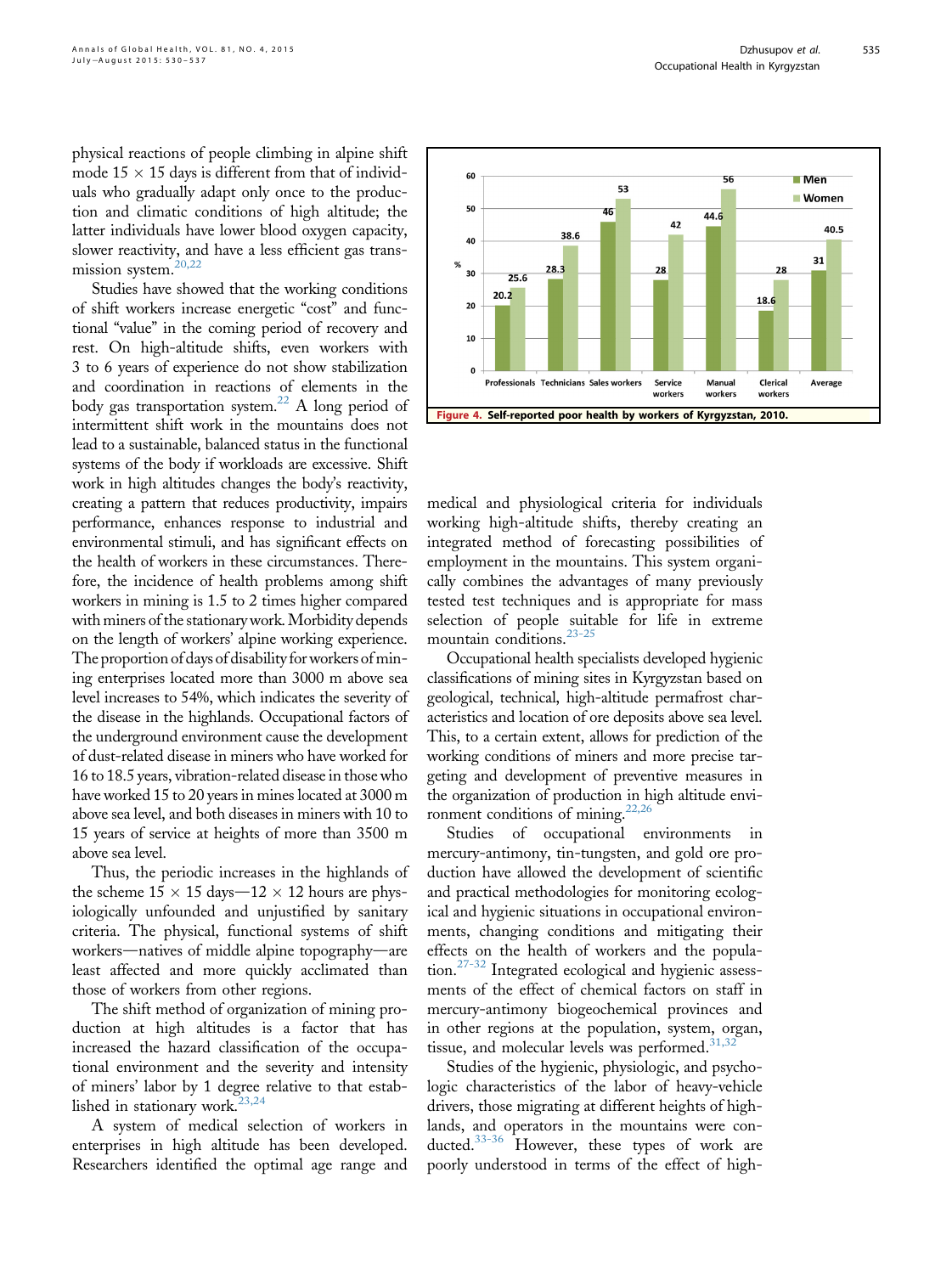<span id="page-6-0"></span>altitude climatic conditions on psychological functions and intensity of operator labor. Research in this area is still highly relevant.

In Kyrgyzstan, transhumance developed historically. A number of studies have been devoted to physiologic and hygienic evaluation of sheep breeders working in high-altitude pastures. As a result, the methods and means to optimize production activity, nutrition, and the welfare of farmers and their families aimed at maintaining their health and performance are justified. Physiologic and climatic zoning of mountain pastures of Kyrgyzstan and their classification has therefore been performed[.37,38](#page-7-0)

The occupational health of farmers and their families during seasonal migration and implementation of new forms of farming, adjustment to new psychosocial factors, and encounters with new and emerging biological risks remain unexplored.

#### CONCLUSION

This review presented official statistical data on occupational disease and summarized peerreviewed scientific literature on occupational health care in Kyrgyzstan published in Russian between 1950 and 2012.

If Kyrgyzstani official statistics are to be trusted, the country has low rates of occupational diseases. This positive picture is not in accordance with poor compliance with occupational health regulations and the breakdown in occupational health monitoring and workers' health protection programs in the economic transition period.

Inadequate government attention and financing is given to the very poor state of occupational health and health care. Legislation is needed to hold employers accountable for adherence to safety regulations and truthful reporting of occupational diseases and injuries. Well-equipped and well-staffed hygienic laboratories and regular health screening of workers by qualified personnel in both state and private enterprises require adequate financial and

administrative support. The implementation of sound principles and policies is needed.

To address the occupational health and safety of the working population, the establishment and development of a national center of occupational health and safety is appropriate in Kyrgyzstan. This center would coordinate and resolve issues of professional selection and career counseling; provide preliminary and periodic medical examinations and early diagnosis and prevention of occupational diseases and intoxications; provide validation and certification of workplaces, production methods, and enterprises; provide state supervision of health measures in the workplace; monitor hygienic working conditions (including those women, children, and people of older age groups); offer vocational rehabilitation of sick and disabled people; and conduct scientific and practical research on topical issues of occupational medicine and industrial ecology.

In accordance with the immediate priorities of the national economy, there is a need to develop the following promising areas of occupational health in Kyrgyzstan:

- <sup>d</sup> Farmers' occupational health, including assessment of new and emerging biological risks and the health of farmers and their families in high altitudes, taking into account their biological rhythms and seasonal migration;
- $\bullet$  Occupational health of service workers;
- <sup>d</sup> Occupational health of drivers of heavy vehicles migrating from or to different altitudes;
- Revising and bringing hygienic standards into line with international recommendations;
- <sup>d</sup> Establishing a national center of occupational medicine.

However, the depth of the problem of workers' health is so great that its solution can be effective only if direct participation of all branches of government, public authorities at various levels, public and private employers, and professional and community organizations help in resolving this national problem.

## **REFERENCES**

1. [National Statistical Committee of the](http://refhub.elsevier.com/S2214-9996(15)01233-3/sref1) [Kyrgyz Republic. Kyrgyzstan: Brief](http://refhub.elsevier.com/S2214-9996(15)01233-3/sref1) [Statistical Handbook. 2011-2013.](http://refhub.elsevier.com/S2214-9996(15)01233-3/sref1)

[Bishkek, Kyrgyzstan: National Statis](http://refhub.elsevier.com/S2214-9996(15)01233-3/sref1)[tical Committee of the Kyrgyz Repub](http://refhub.elsevier.com/S2214-9996(15)01233-3/sref1)[lic; 2014:31.](http://refhub.elsevier.com/S2214-9996(15)01233-3/sref1)

2. [Maier CB, Martin-Moreno JM. Quo](http://refhub.elsevier.com/S2214-9996(15)01233-3/sref2) [vadis SANEPID? A cross-country](http://refhub.elsevier.com/S2214-9996(15)01233-3/sref2) [analysis of public health reforms in](http://refhub.elsevier.com/S2214-9996(15)01233-3/sref2)